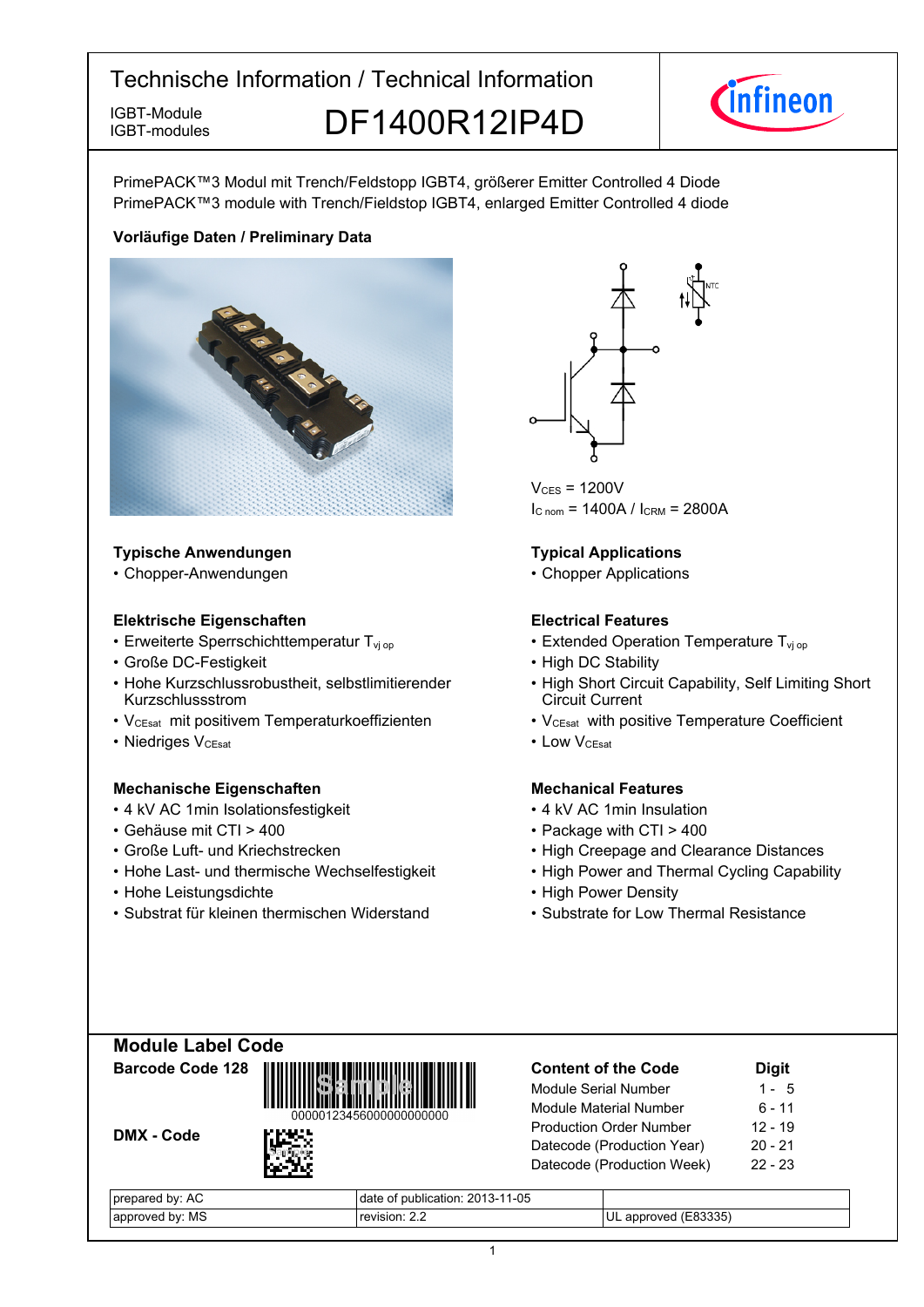IGBT-modules

IGBT-Module<br>IGBT-modules DF1400R12IP4D



### **Vorläufige-Daten Preliminary-Data**

# **IGBT-Chopper / IGBT-Chopper**

| Kollektor-Emitter-Sperrspannung<br>V<br>$T_{vi}$ = 25 $^{\circ}$ C<br>1200<br>$V_{CES}$<br>Collector-emitter voltage<br>Kollektor-Dauergleichstrom<br>$T_c$ = 100°C, $T_{\rm vi \, max}$ = 175°C<br>1400<br>A<br>I <sub>C</sub> nom<br>Continuous DC collector current<br>Periodischer Kollektor-Spitzenstrom<br>$t_P = 1$ ms<br>2800<br>A<br><b>I</b> CRM<br>Repetitive peak collector current<br>Gesamt-Verlustleistung<br>$P_{\text{tot}}$<br>$T_c = 25^{\circ}$ C, $T_{\text{vi max}} = 175^{\circ}$ C<br>7,70<br>kW<br>Total power dissipation<br>Gate-Emitter-Spitzenspannung<br>V<br>$+/-20$<br><b>V</b> GES<br>Gate-emitter peak voltage<br><b>Charakteristische Werte / Characteristic Values</b><br>min.<br>typ.<br>max.<br>V<br>$I_c$ = 1400 A, $V_{GE}$ = 15 V<br>$T_{\rm vj}$ = 25°C<br>1,75<br>2,10<br>Kollektor-Emitter-Sättigungsspannung<br>$T_{\text{vj}}$ = 125°C<br>2,05<br>V<br>Collector-emitter saturation voltage<br>$I_c$ = 1400 A, $V_{GE}$ = 15 V<br>$V_{CE\ sat}$<br>$T_{\text{vi}}$ = 150 $^{\circ}$ C<br>$I_c$ = 1400 A, $V_{GE}$ = 15 V<br>2,15<br>V<br>Gate-Schwellenspannung<br>V<br>5,0<br>5,8<br>6,5<br>$I_c = 49.0$ mA, $V_{CE} = V_{GE}$ , $T_{vi} = 25^{\circ}$ C<br>V <sub>GEth</sub><br>Gate threshold voltage<br>Gateladung<br>$V_{GF}$ = -15 V  +15 V<br>9,60<br>μC<br>$\mathsf{Q}_{\mathsf{G}}$<br>Gate charge<br>Interner Gatewiderstand<br>$T_{vi}$ = 25 $^{\circ}$ C<br>$R_{\mathsf{Gint}}$<br>0,8<br>Ω<br>Internal gate resistor<br>Eingangskapazität<br>f = 1 MHz, $T_{vi}$ = 25°C, $V_{CE}$ = 25 V, $V_{GE}$ = 0 V<br>82,0<br>$C_{\text{ies}}$<br>nF<br>Input capacitance<br>Rückwirkungskapazität<br>f = 1 MHz, $T_{vi}$ = 25°C, $V_{CE}$ = 25 V, $V_{GE}$ = 0 V<br>$C_{res}$<br>nF<br>4,60<br>Reverse transfer capacitance<br>Kollektor-Emitter-Reststrom<br>5,0<br>$V_{CE}$ = 1200 V, V <sub>GE</sub> = 0 V, T <sub>vi</sub> = 25 <sup>o</sup> C<br>mA<br>$I_{\text{CES}}$<br>Collector-emitter cut-off current<br>Gate-Emitter-Reststrom<br>400<br>$V_{CE} = 0 V$ , $V_{GE} = 20 V$ , $T_{vi} = 25^{\circ}C$<br>nA<br><b>I</b> GES<br>Gate-emitter leakage current<br>$I_c$ = 1400 A, $V_{CE}$ = 600 V<br>0,20<br>Einschaltverzögerungszeit, induktive Last<br>$T_{vi}$ = 25°C<br>μs<br>$t_{d}$ on<br>$T_{\text{vj}}$ = 125°C<br>$V_{GF}$ = ±15 V<br>0,21<br>Turn-on delay time, inductive load<br>μs<br>$T_{\text{vj}}$ = 150°C<br>$R_{\text{Gon}}$ = 1,0 $\Omega$<br>0,21<br>μs<br>$I_c$ = 1400 A, $V_{CE}$ = 600 V<br>$T_{vi}$ = 25°C<br>0,12<br>Anstiegszeit, induktive Last<br>μs<br>$t_{r}$<br>Rise time, inductive load<br>$V_{GF}$ = ±15 V<br>$T_{vi}$ = 125°C<br>0,13<br>μs<br>$T_{\text{vj}} = 150^{\circ} \text{C}$<br>$R_{\text{Gon}}$ = 1,0 $\Omega$<br>0,13<br>μs<br>$I_c$ = 1400 A, $V_{CE}$ = 600 V<br>$T_{vi}$ = 25°C<br>0,87<br>Abschaltverzögerungszeit, induktive Last<br>μs<br>$t_{d \text{ off}}$<br>$T_{vi} = 125^{\circ}$ C<br>$V_{GE} = \pm 15$ V<br>0,95<br>Turn-off delay time, inductive load<br>μs<br>$T_{vi}$ = 150 $^{\circ}$ C<br>$R_{Goff}$ = 1,0 $\Omega$<br>0,97<br>μs<br>Fallzeit, induktive Last<br>$I_c$ = 1400 A, $V_{CE}$ = 600 V<br>$T_{vi}$ = 25 $^{\circ}$ C<br>0,20<br>μs<br>t<br>$T_{\text{vj}}$ = 125°C<br>$V_{GF}$ = ±15 V<br>0,23<br>Fall time, inductive load<br>μs<br>0,23<br>$T_{\text{vj}}$ = 150 $^{\circ}$ C<br>$R_{Goff} = 1,0 \Omega$<br>μs<br>65,0<br>Einschaltverlustenergie pro Puls<br>$I_c$ = 1400 A, $V_{CE}$ = 600 V, L <sub>S</sub> = 30 nH<br>$T_{vi}$ = 25°C<br>mJ<br>$V_{GE}$ = ±15 V, di/dt = 8600 A/µs (T <sub>vj</sub> = 150°C) T <sub>vj</sub> = 125°C<br>Turn-on energy loss per pulse<br>$\mathsf{E}_{\mathsf{on}}$<br>80,0<br>mJ<br>$T_{\rm vj} = 150^{\circ}$ C<br>95,0<br>$R_{\text{Gon}}$ = 1,0 $\Omega$<br>mJ<br>$I_c$ = 1400 A, $V_{CE}$ = 600 V, L <sub>s</sub> = 30 nH<br>Abschaltverlustenergie pro Puls<br>$T_{vi}$ = 25°C<br>180<br>mJ<br>Turn-off energy loss per pulse<br>$V_{GE}$ = ±15 V, du/dt = 2700 V/µs (T <sub>vi</sub> = 150°C)T <sub>vi</sub> = 125°C<br>$E_{\text{off}}$<br>250<br>mJ<br>$T_{vi}$ = 150 $^{\circ}$ C<br>280<br>$R_{Goff}$ = 1,0 $\Omega$<br>mJ<br>Kurzschlußverhalten<br>$V_{GE}$ $\leq$ 15 V, V <sub>CC</sub> = 800 V<br>$I_{SC}$<br>$V_{CEmax} = V_{CES} - L_{sCE} \cdot di/dt$<br>$t_P \le 10$ µs, $T_{vi} = 150^{\circ}$ C<br>5600<br>SC data<br>A<br>Wärmewiderstand, Chip bis Gehäuse<br>19.5<br>pro IGBT / per IGBT<br>$R_{thJC}$<br>Thermal resistance, junction to case<br>Wärmewiderstand, Gehäuse bis Kühlkörper<br>pro IGBT / per IGBT<br>9,30<br>$R_{thCH}$ | Höchstzulässige Werte / Maximum Rated Values |                                                                                                              |  |  |      |
|-----------------------------------------------------------------------------------------------------------------------------------------------------------------------------------------------------------------------------------------------------------------------------------------------------------------------------------------------------------------------------------------------------------------------------------------------------------------------------------------------------------------------------------------------------------------------------------------------------------------------------------------------------------------------------------------------------------------------------------------------------------------------------------------------------------------------------------------------------------------------------------------------------------------------------------------------------------------------------------------------------------------------------------------------------------------------------------------------------------------------------------------------------------------------------------------------------------------------------------------------------------------------------------------------------------------------------------------------------------------------------------------------------------------------------------------------------------------------------------------------------------------------------------------------------------------------------------------------------------------------------------------------------------------------------------------------------------------------------------------------------------------------------------------------------------------------------------------------------------------------------------------------------------------------------------------------------------------------------------------------------------------------------------------------------------------------------------------------------------------------------------------------------------------------------------------------------------------------------------------------------------------------------------------------------------------------------------------------------------------------------------------------------------------------------------------------------------------------------------------------------------------------------------------------------------------------------------------------------------------------------------------------------------------------------------------------------------------------------------------------------------------------------------------------------------------------------------------------------------------------------------------------------------------------------------------------------------------------------------------------------------------------------------------------------------------------------------------------------------------------------------------------------------------------------------------------------------------------------------------------------------------------------------------------------------------------------------------------------------------------------------------------------------------------------------------------------------------------------------------------------------------------------------------------------------------------------------------------------------------------------------------------------------------------------------------------------------------------------------------------------------------------------------------------------------------------------------------------------------------------------------------------------------------------------------------------------------------------------------------------------------------------------------------------------------------------------------------------------------------------------------------------------------------------------------------------------------------------------------------------------------------------------------------------------------------------------------------------------------------------------------------------------------------------------------------------------------------------------------------------------------------------------------------------|----------------------------------------------|--------------------------------------------------------------------------------------------------------------|--|--|------|
|                                                                                                                                                                                                                                                                                                                                                                                                                                                                                                                                                                                                                                                                                                                                                                                                                                                                                                                                                                                                                                                                                                                                                                                                                                                                                                                                                                                                                                                                                                                                                                                                                                                                                                                                                                                                                                                                                                                                                                                                                                                                                                                                                                                                                                                                                                                                                                                                                                                                                                                                                                                                                                                                                                                                                                                                                                                                                                                                                                                                                                                                                                                                                                                                                                                                                                                                                                                                                                                                                                                                                                                                                                                                                                                                                                                                                                                                                                                                                                                                                                                                                                                                                                                                                                                                                                                                                                                                                                                                                                                                               |                                              |                                                                                                              |  |  |      |
|                                                                                                                                                                                                                                                                                                                                                                                                                                                                                                                                                                                                                                                                                                                                                                                                                                                                                                                                                                                                                                                                                                                                                                                                                                                                                                                                                                                                                                                                                                                                                                                                                                                                                                                                                                                                                                                                                                                                                                                                                                                                                                                                                                                                                                                                                                                                                                                                                                                                                                                                                                                                                                                                                                                                                                                                                                                                                                                                                                                                                                                                                                                                                                                                                                                                                                                                                                                                                                                                                                                                                                                                                                                                                                                                                                                                                                                                                                                                                                                                                                                                                                                                                                                                                                                                                                                                                                                                                                                                                                                                               |                                              |                                                                                                              |  |  |      |
|                                                                                                                                                                                                                                                                                                                                                                                                                                                                                                                                                                                                                                                                                                                                                                                                                                                                                                                                                                                                                                                                                                                                                                                                                                                                                                                                                                                                                                                                                                                                                                                                                                                                                                                                                                                                                                                                                                                                                                                                                                                                                                                                                                                                                                                                                                                                                                                                                                                                                                                                                                                                                                                                                                                                                                                                                                                                                                                                                                                                                                                                                                                                                                                                                                                                                                                                                                                                                                                                                                                                                                                                                                                                                                                                                                                                                                                                                                                                                                                                                                                                                                                                                                                                                                                                                                                                                                                                                                                                                                                                               |                                              |                                                                                                              |  |  |      |
|                                                                                                                                                                                                                                                                                                                                                                                                                                                                                                                                                                                                                                                                                                                                                                                                                                                                                                                                                                                                                                                                                                                                                                                                                                                                                                                                                                                                                                                                                                                                                                                                                                                                                                                                                                                                                                                                                                                                                                                                                                                                                                                                                                                                                                                                                                                                                                                                                                                                                                                                                                                                                                                                                                                                                                                                                                                                                                                                                                                                                                                                                                                                                                                                                                                                                                                                                                                                                                                                                                                                                                                                                                                                                                                                                                                                                                                                                                                                                                                                                                                                                                                                                                                                                                                                                                                                                                                                                                                                                                                                               |                                              |                                                                                                              |  |  |      |
|                                                                                                                                                                                                                                                                                                                                                                                                                                                                                                                                                                                                                                                                                                                                                                                                                                                                                                                                                                                                                                                                                                                                                                                                                                                                                                                                                                                                                                                                                                                                                                                                                                                                                                                                                                                                                                                                                                                                                                                                                                                                                                                                                                                                                                                                                                                                                                                                                                                                                                                                                                                                                                                                                                                                                                                                                                                                                                                                                                                                                                                                                                                                                                                                                                                                                                                                                                                                                                                                                                                                                                                                                                                                                                                                                                                                                                                                                                                                                                                                                                                                                                                                                                                                                                                                                                                                                                                                                                                                                                                                               |                                              |                                                                                                              |  |  |      |
|                                                                                                                                                                                                                                                                                                                                                                                                                                                                                                                                                                                                                                                                                                                                                                                                                                                                                                                                                                                                                                                                                                                                                                                                                                                                                                                                                                                                                                                                                                                                                                                                                                                                                                                                                                                                                                                                                                                                                                                                                                                                                                                                                                                                                                                                                                                                                                                                                                                                                                                                                                                                                                                                                                                                                                                                                                                                                                                                                                                                                                                                                                                                                                                                                                                                                                                                                                                                                                                                                                                                                                                                                                                                                                                                                                                                                                                                                                                                                                                                                                                                                                                                                                                                                                                                                                                                                                                                                                                                                                                                               |                                              |                                                                                                              |  |  |      |
|                                                                                                                                                                                                                                                                                                                                                                                                                                                                                                                                                                                                                                                                                                                                                                                                                                                                                                                                                                                                                                                                                                                                                                                                                                                                                                                                                                                                                                                                                                                                                                                                                                                                                                                                                                                                                                                                                                                                                                                                                                                                                                                                                                                                                                                                                                                                                                                                                                                                                                                                                                                                                                                                                                                                                                                                                                                                                                                                                                                                                                                                                                                                                                                                                                                                                                                                                                                                                                                                                                                                                                                                                                                                                                                                                                                                                                                                                                                                                                                                                                                                                                                                                                                                                                                                                                                                                                                                                                                                                                                                               |                                              |                                                                                                              |  |  |      |
|                                                                                                                                                                                                                                                                                                                                                                                                                                                                                                                                                                                                                                                                                                                                                                                                                                                                                                                                                                                                                                                                                                                                                                                                                                                                                                                                                                                                                                                                                                                                                                                                                                                                                                                                                                                                                                                                                                                                                                                                                                                                                                                                                                                                                                                                                                                                                                                                                                                                                                                                                                                                                                                                                                                                                                                                                                                                                                                                                                                                                                                                                                                                                                                                                                                                                                                                                                                                                                                                                                                                                                                                                                                                                                                                                                                                                                                                                                                                                                                                                                                                                                                                                                                                                                                                                                                                                                                                                                                                                                                                               |                                              |                                                                                                              |  |  |      |
|                                                                                                                                                                                                                                                                                                                                                                                                                                                                                                                                                                                                                                                                                                                                                                                                                                                                                                                                                                                                                                                                                                                                                                                                                                                                                                                                                                                                                                                                                                                                                                                                                                                                                                                                                                                                                                                                                                                                                                                                                                                                                                                                                                                                                                                                                                                                                                                                                                                                                                                                                                                                                                                                                                                                                                                                                                                                                                                                                                                                                                                                                                                                                                                                                                                                                                                                                                                                                                                                                                                                                                                                                                                                                                                                                                                                                                                                                                                                                                                                                                                                                                                                                                                                                                                                                                                                                                                                                                                                                                                                               |                                              |                                                                                                              |  |  |      |
|                                                                                                                                                                                                                                                                                                                                                                                                                                                                                                                                                                                                                                                                                                                                                                                                                                                                                                                                                                                                                                                                                                                                                                                                                                                                                                                                                                                                                                                                                                                                                                                                                                                                                                                                                                                                                                                                                                                                                                                                                                                                                                                                                                                                                                                                                                                                                                                                                                                                                                                                                                                                                                                                                                                                                                                                                                                                                                                                                                                                                                                                                                                                                                                                                                                                                                                                                                                                                                                                                                                                                                                                                                                                                                                                                                                                                                                                                                                                                                                                                                                                                                                                                                                                                                                                                                                                                                                                                                                                                                                                               |                                              |                                                                                                              |  |  |      |
|                                                                                                                                                                                                                                                                                                                                                                                                                                                                                                                                                                                                                                                                                                                                                                                                                                                                                                                                                                                                                                                                                                                                                                                                                                                                                                                                                                                                                                                                                                                                                                                                                                                                                                                                                                                                                                                                                                                                                                                                                                                                                                                                                                                                                                                                                                                                                                                                                                                                                                                                                                                                                                                                                                                                                                                                                                                                                                                                                                                                                                                                                                                                                                                                                                                                                                                                                                                                                                                                                                                                                                                                                                                                                                                                                                                                                                                                                                                                                                                                                                                                                                                                                                                                                                                                                                                                                                                                                                                                                                                                               |                                              |                                                                                                              |  |  |      |
|                                                                                                                                                                                                                                                                                                                                                                                                                                                                                                                                                                                                                                                                                                                                                                                                                                                                                                                                                                                                                                                                                                                                                                                                                                                                                                                                                                                                                                                                                                                                                                                                                                                                                                                                                                                                                                                                                                                                                                                                                                                                                                                                                                                                                                                                                                                                                                                                                                                                                                                                                                                                                                                                                                                                                                                                                                                                                                                                                                                                                                                                                                                                                                                                                                                                                                                                                                                                                                                                                                                                                                                                                                                                                                                                                                                                                                                                                                                                                                                                                                                                                                                                                                                                                                                                                                                                                                                                                                                                                                                                               |                                              |                                                                                                              |  |  |      |
|                                                                                                                                                                                                                                                                                                                                                                                                                                                                                                                                                                                                                                                                                                                                                                                                                                                                                                                                                                                                                                                                                                                                                                                                                                                                                                                                                                                                                                                                                                                                                                                                                                                                                                                                                                                                                                                                                                                                                                                                                                                                                                                                                                                                                                                                                                                                                                                                                                                                                                                                                                                                                                                                                                                                                                                                                                                                                                                                                                                                                                                                                                                                                                                                                                                                                                                                                                                                                                                                                                                                                                                                                                                                                                                                                                                                                                                                                                                                                                                                                                                                                                                                                                                                                                                                                                                                                                                                                                                                                                                                               |                                              |                                                                                                              |  |  |      |
|                                                                                                                                                                                                                                                                                                                                                                                                                                                                                                                                                                                                                                                                                                                                                                                                                                                                                                                                                                                                                                                                                                                                                                                                                                                                                                                                                                                                                                                                                                                                                                                                                                                                                                                                                                                                                                                                                                                                                                                                                                                                                                                                                                                                                                                                                                                                                                                                                                                                                                                                                                                                                                                                                                                                                                                                                                                                                                                                                                                                                                                                                                                                                                                                                                                                                                                                                                                                                                                                                                                                                                                                                                                                                                                                                                                                                                                                                                                                                                                                                                                                                                                                                                                                                                                                                                                                                                                                                                                                                                                                               |                                              |                                                                                                              |  |  |      |
|                                                                                                                                                                                                                                                                                                                                                                                                                                                                                                                                                                                                                                                                                                                                                                                                                                                                                                                                                                                                                                                                                                                                                                                                                                                                                                                                                                                                                                                                                                                                                                                                                                                                                                                                                                                                                                                                                                                                                                                                                                                                                                                                                                                                                                                                                                                                                                                                                                                                                                                                                                                                                                                                                                                                                                                                                                                                                                                                                                                                                                                                                                                                                                                                                                                                                                                                                                                                                                                                                                                                                                                                                                                                                                                                                                                                                                                                                                                                                                                                                                                                                                                                                                                                                                                                                                                                                                                                                                                                                                                                               |                                              |                                                                                                              |  |  |      |
|                                                                                                                                                                                                                                                                                                                                                                                                                                                                                                                                                                                                                                                                                                                                                                                                                                                                                                                                                                                                                                                                                                                                                                                                                                                                                                                                                                                                                                                                                                                                                                                                                                                                                                                                                                                                                                                                                                                                                                                                                                                                                                                                                                                                                                                                                                                                                                                                                                                                                                                                                                                                                                                                                                                                                                                                                                                                                                                                                                                                                                                                                                                                                                                                                                                                                                                                                                                                                                                                                                                                                                                                                                                                                                                                                                                                                                                                                                                                                                                                                                                                                                                                                                                                                                                                                                                                                                                                                                                                                                                                               |                                              |                                                                                                              |  |  |      |
|                                                                                                                                                                                                                                                                                                                                                                                                                                                                                                                                                                                                                                                                                                                                                                                                                                                                                                                                                                                                                                                                                                                                                                                                                                                                                                                                                                                                                                                                                                                                                                                                                                                                                                                                                                                                                                                                                                                                                                                                                                                                                                                                                                                                                                                                                                                                                                                                                                                                                                                                                                                                                                                                                                                                                                                                                                                                                                                                                                                                                                                                                                                                                                                                                                                                                                                                                                                                                                                                                                                                                                                                                                                                                                                                                                                                                                                                                                                                                                                                                                                                                                                                                                                                                                                                                                                                                                                                                                                                                                                                               |                                              |                                                                                                              |  |  |      |
|                                                                                                                                                                                                                                                                                                                                                                                                                                                                                                                                                                                                                                                                                                                                                                                                                                                                                                                                                                                                                                                                                                                                                                                                                                                                                                                                                                                                                                                                                                                                                                                                                                                                                                                                                                                                                                                                                                                                                                                                                                                                                                                                                                                                                                                                                                                                                                                                                                                                                                                                                                                                                                                                                                                                                                                                                                                                                                                                                                                                                                                                                                                                                                                                                                                                                                                                                                                                                                                                                                                                                                                                                                                                                                                                                                                                                                                                                                                                                                                                                                                                                                                                                                                                                                                                                                                                                                                                                                                                                                                                               |                                              |                                                                                                              |  |  |      |
|                                                                                                                                                                                                                                                                                                                                                                                                                                                                                                                                                                                                                                                                                                                                                                                                                                                                                                                                                                                                                                                                                                                                                                                                                                                                                                                                                                                                                                                                                                                                                                                                                                                                                                                                                                                                                                                                                                                                                                                                                                                                                                                                                                                                                                                                                                                                                                                                                                                                                                                                                                                                                                                                                                                                                                                                                                                                                                                                                                                                                                                                                                                                                                                                                                                                                                                                                                                                                                                                                                                                                                                                                                                                                                                                                                                                                                                                                                                                                                                                                                                                                                                                                                                                                                                                                                                                                                                                                                                                                                                                               |                                              |                                                                                                              |  |  |      |
|                                                                                                                                                                                                                                                                                                                                                                                                                                                                                                                                                                                                                                                                                                                                                                                                                                                                                                                                                                                                                                                                                                                                                                                                                                                                                                                                                                                                                                                                                                                                                                                                                                                                                                                                                                                                                                                                                                                                                                                                                                                                                                                                                                                                                                                                                                                                                                                                                                                                                                                                                                                                                                                                                                                                                                                                                                                                                                                                                                                                                                                                                                                                                                                                                                                                                                                                                                                                                                                                                                                                                                                                                                                                                                                                                                                                                                                                                                                                                                                                                                                                                                                                                                                                                                                                                                                                                                                                                                                                                                                                               |                                              |                                                                                                              |  |  |      |
|                                                                                                                                                                                                                                                                                                                                                                                                                                                                                                                                                                                                                                                                                                                                                                                                                                                                                                                                                                                                                                                                                                                                                                                                                                                                                                                                                                                                                                                                                                                                                                                                                                                                                                                                                                                                                                                                                                                                                                                                                                                                                                                                                                                                                                                                                                                                                                                                                                                                                                                                                                                                                                                                                                                                                                                                                                                                                                                                                                                                                                                                                                                                                                                                                                                                                                                                                                                                                                                                                                                                                                                                                                                                                                                                                                                                                                                                                                                                                                                                                                                                                                                                                                                                                                                                                                                                                                                                                                                                                                                                               |                                              |                                                                                                              |  |  |      |
|                                                                                                                                                                                                                                                                                                                                                                                                                                                                                                                                                                                                                                                                                                                                                                                                                                                                                                                                                                                                                                                                                                                                                                                                                                                                                                                                                                                                                                                                                                                                                                                                                                                                                                                                                                                                                                                                                                                                                                                                                                                                                                                                                                                                                                                                                                                                                                                                                                                                                                                                                                                                                                                                                                                                                                                                                                                                                                                                                                                                                                                                                                                                                                                                                                                                                                                                                                                                                                                                                                                                                                                                                                                                                                                                                                                                                                                                                                                                                                                                                                                                                                                                                                                                                                                                                                                                                                                                                                                                                                                                               |                                              |                                                                                                              |  |  |      |
|                                                                                                                                                                                                                                                                                                                                                                                                                                                                                                                                                                                                                                                                                                                                                                                                                                                                                                                                                                                                                                                                                                                                                                                                                                                                                                                                                                                                                                                                                                                                                                                                                                                                                                                                                                                                                                                                                                                                                                                                                                                                                                                                                                                                                                                                                                                                                                                                                                                                                                                                                                                                                                                                                                                                                                                                                                                                                                                                                                                                                                                                                                                                                                                                                                                                                                                                                                                                                                                                                                                                                                                                                                                                                                                                                                                                                                                                                                                                                                                                                                                                                                                                                                                                                                                                                                                                                                                                                                                                                                                                               |                                              |                                                                                                              |  |  | K/kW |
|                                                                                                                                                                                                                                                                                                                                                                                                                                                                                                                                                                                                                                                                                                                                                                                                                                                                                                                                                                                                                                                                                                                                                                                                                                                                                                                                                                                                                                                                                                                                                                                                                                                                                                                                                                                                                                                                                                                                                                                                                                                                                                                                                                                                                                                                                                                                                                                                                                                                                                                                                                                                                                                                                                                                                                                                                                                                                                                                                                                                                                                                                                                                                                                                                                                                                                                                                                                                                                                                                                                                                                                                                                                                                                                                                                                                                                                                                                                                                                                                                                                                                                                                                                                                                                                                                                                                                                                                                                                                                                                                               | Thermal resistance, case to heatsink         | $\lambda_{\text{Paste}} = 1 \text{ W/(m} \cdot \text{K)}$ /<br>$\lambda_{\text{grease}} = 1 \text{ W/(m·K)}$ |  |  | K/kW |
| Temperatur im Schaltbetrieb<br>°C<br>-40<br>150<br>$T_{\text{vj op}}$<br>Temperature under switching conditions                                                                                                                                                                                                                                                                                                                                                                                                                                                                                                                                                                                                                                                                                                                                                                                                                                                                                                                                                                                                                                                                                                                                                                                                                                                                                                                                                                                                                                                                                                                                                                                                                                                                                                                                                                                                                                                                                                                                                                                                                                                                                                                                                                                                                                                                                                                                                                                                                                                                                                                                                                                                                                                                                                                                                                                                                                                                                                                                                                                                                                                                                                                                                                                                                                                                                                                                                                                                                                                                                                                                                                                                                                                                                                                                                                                                                                                                                                                                                                                                                                                                                                                                                                                                                                                                                                                                                                                                                               |                                              |                                                                                                              |  |  |      |

| prepared by: AC | date of publication: 2013-11-05 |
|-----------------|---------------------------------|
| approved by: MS | revision: 2.2                   |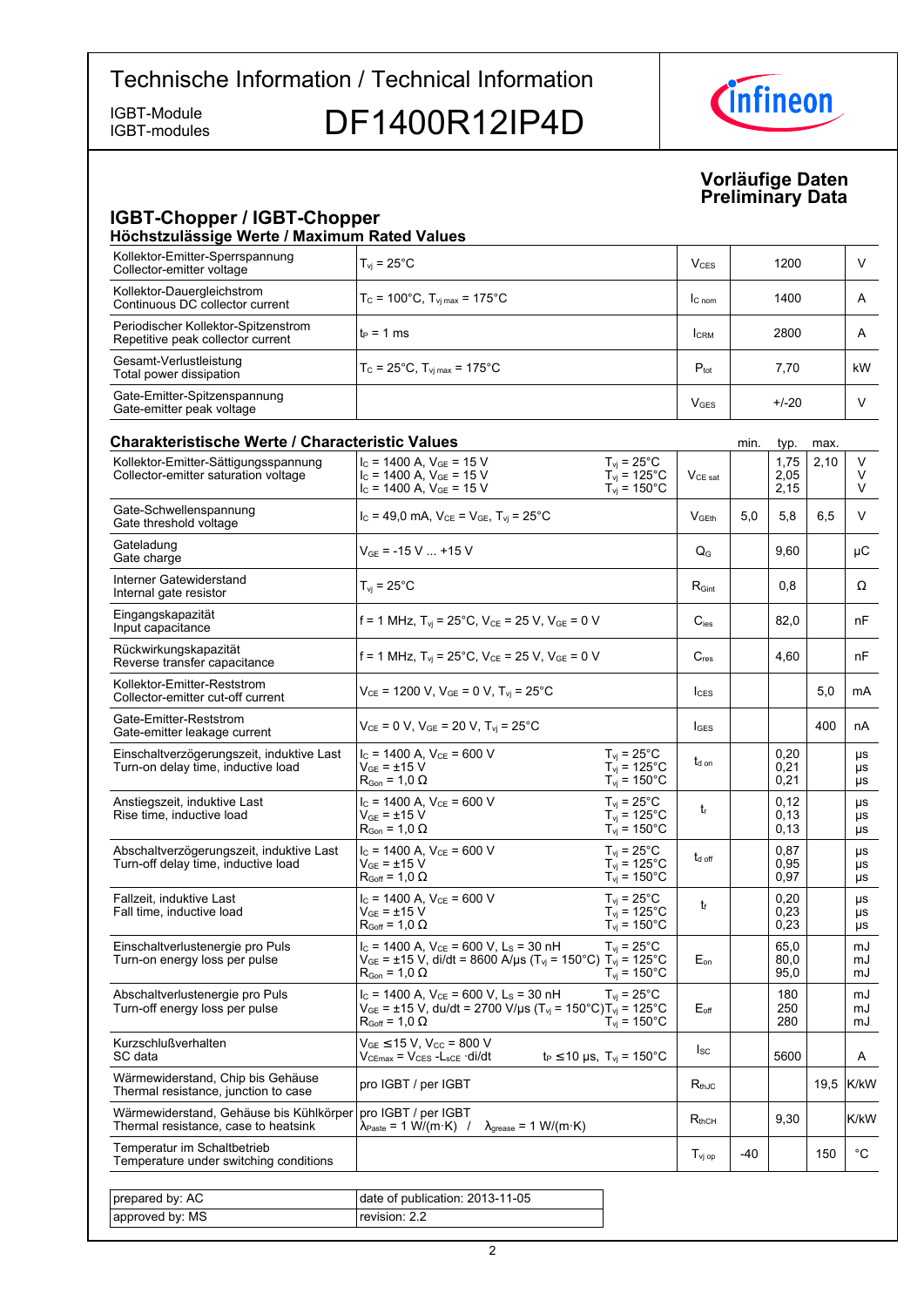IGBT-modules

IGBT-Module<br>IGBT-modules DF1400R12IP4D



### **Vorläufige-Daten Preliminary-Data**

# **Diode-Chopper / Diode-Chopper**

| Höchstzulässige Werte / Maximum Rated Values                        |                                                                                                                       |               |            |                    |  |
|---------------------------------------------------------------------|-----------------------------------------------------------------------------------------------------------------------|---------------|------------|--------------------|--|
| Periodische Spitzensperrspannung<br>Repetitive peak reverse voltage | $T_{\rm vi}$ = 25°C                                                                                                   | $V_{\rm RRM}$ | 1200       |                    |  |
| Dauergleichstrom<br>Continuous DC forward current                   |                                                                                                                       | I۴            | 1400       | $\overline{A}$     |  |
| Periodischer Spitzenstrom<br>Repetitive peak forward current        | $t_P = 1$ ms                                                                                                          | <b>FRM</b>    | 2800       | $\mathsf{A}$       |  |
| Grenzlastintegral<br>$I2t - value$                                  | $V_R = 0 V$ , t <sub>p</sub> = 10 ms, T <sub>vi</sub> = 125°C<br>$V_R = 0$ V, $t_P = 10$ ms, $T_{vi} = 150^{\circ}$ C | $ ^{2}t$      | 270<br>260 | $kA^2s$<br>$kA^2s$ |  |

### **Charakteristische Werte / Characteristic**

| <b>Charakteristische Werte / Characteristic Values</b>                          |                                                                                                                       |                                                                                      |                       | min.  | typ.                 | max. |                |
|---------------------------------------------------------------------------------|-----------------------------------------------------------------------------------------------------------------------|--------------------------------------------------------------------------------------|-----------------------|-------|----------------------|------|----------------|
| Durchlassspannung<br>Forward voltage                                            | $I_F = 1400$ A, $V_{GE} = 0$ V<br>$I_F = 1400$ A, $V_{GF} = 0$ V<br>$I_F = 1400$ A. $V_{GE} = 0$ V                    | $T_{vi}$ = 25 $^{\circ}$ C<br>$T_{vi}$ = 125°C<br>$T_{\text{vi}}$ = 150 $^{\circ}$ C | $V_F$                 |       | 1,65<br>1,55<br>1,55 | 2,15 | V              |
| Rückstromspitze<br>Peak reverse recovery current                                | $I_F$ = 1400 A, - di <sub>F</sub> /dt = 8600 A/µs (T <sub>vi</sub> =150°C) T <sub>vi</sub> = 25°C<br>$V_R = 600 V$    | $T_{\rm vi}$ = 125°C<br>$T_{\rm vi}$ = 150 $^{\circ}$ C                              | <b>RM</b>             |       | 1000<br>1200<br>1250 |      | A<br>A<br>A    |
| Sperrverzögerungsladung<br>Recovered charge                                     | $I_F$ = 1400 A, - di $_F$ /dt = 8600 A/µs (T <sub>vi</sub> =150°C) T <sub>vi</sub> = 25°C<br>$V_R = 600 V$            | $T_{vi}$ = 125°C<br>$T_{\rm vi}$ = 150 $^{\circ}$ C                                  | Q,                    |       | 170<br>300<br>330    |      | μC<br>μC<br>μC |
| Abschaltenergie pro Puls<br>Reverse recovery energy                             | $I_F$ = 1400 A, - di <sub>F</sub> /dt = 8600 A/µs (T <sub>vj</sub> =150°C) T <sub>vi</sub> = 25°C<br>$V_R = 600 V$    | $T_{\rm vi}$ = 125°C<br>$T_{\rm vi}$ = 150 $^{\circ}$ C                              | $E_{rec}$             |       | 80.0<br>140<br>160   |      | mJ<br>mJ<br>mJ |
| Wärmewiderstand, Chip bis Gehäuse<br>Thermal resistance, junction to case       | pro Diode / per diode                                                                                                 |                                                                                      | $R_{thJC}$            |       |                      |      | 25.0 K/kW      |
| Wärmewiderstand, Gehäuse bis Kühlkörper<br>Thermal resistance, case to heatsink | pro Diode / per diode<br>$\lambda_{\text{Paste}} = 1 \text{ W/(m·K)}$ / $\lambda_{\text{grease}} = 1 \text{ W/(m·K)}$ |                                                                                      | $R_{thCH}$            |       | 17.0                 |      | K/kW           |
| Temperatur im Schaltbetrieb<br>Temperature under switching conditions           |                                                                                                                       |                                                                                      | $T_{\mathsf{vi\ op}}$ | $-40$ |                      | 150  | °€             |

### **Diode, Revers / Diode, Reverse Höchstzulässige-Werte-/-Maximum-Rated-Values**

| Periodische Spitzensperrspannung<br>Repetitive peak reverse voltage | $T_{\rm vi}$ = 25°C                                          | V <sub>rrm</sub> | 1200 | ν       |
|---------------------------------------------------------------------|--------------------------------------------------------------|------------------|------|---------|
| Dauergleichstrom<br>Continuous DC forward current                   |                                                              | IF               | 180  | A       |
| Periodischer Spitzenstrom<br>Repetitive peak forward current        | lt∍ = 1 ms                                                   | <b>IFRM</b>      | 360  | A       |
| Grenzlastintegral<br>$I2t - value$                                  | $V_R$ = 0 V, t <sub>P</sub> = 10 ms, T <sub>vi</sub> = 125°C | $ ^{2}t$         | 0,23 | $kA^2s$ |

| <b>Charakteristische Werte / Characteristic Values</b>                                                  |                                                                                                                        |                                                       |                    | min. | typ.         | max. |          |
|---------------------------------------------------------------------------------------------------------|------------------------------------------------------------------------------------------------------------------------|-------------------------------------------------------|--------------------|------|--------------|------|----------|
| Durchlassspannung<br>Forward voltage                                                                    | $\begin{cases} I_F = 180 \text{ A}, V_{GE} = 0 \text{ V} \\ I_F = 180 \text{ A}, V_{GE} = 0 \text{ V} \end{cases}$     | $T_{\text{vj}}$ = 25°C<br>$T_{vi}$ = 125 $^{\circ}$ C | $V_F$              |      | 1,65<br>1.65 | 2,15 |          |
| Wärmewiderstand, Chip bis Gehäuse<br>Thermal resistance, junction to case                               | pro Diode / per diode                                                                                                  |                                                       | $R_{th,IC}$        |      |              |      | 225 K/kW |
| Wärmewiderstand, Gehäuse bis Kühlkörper   pro Diode / per diode<br>Thermal resistance, case to heatsink | $\lambda_{\text{Paste}} = 1 \text{ W/(m} \cdot \text{K)}$ / $\lambda_{\text{grease}} = 1 \text{ W/(m} \cdot \text{K)}$ |                                                       | $R_{thCH}$         |      | 120          |      | K/kW     |
| Temperatur im Schaltbetrieb<br>Temperature under switching conditions                                   |                                                                                                                        |                                                       | T <sub>vi op</sub> | -40  |              | 150  | °C       |

| prepared by: AC | date of publication: 2013-11-05 |
|-----------------|---------------------------------|
| approved by: MS | revision: 2.2                   |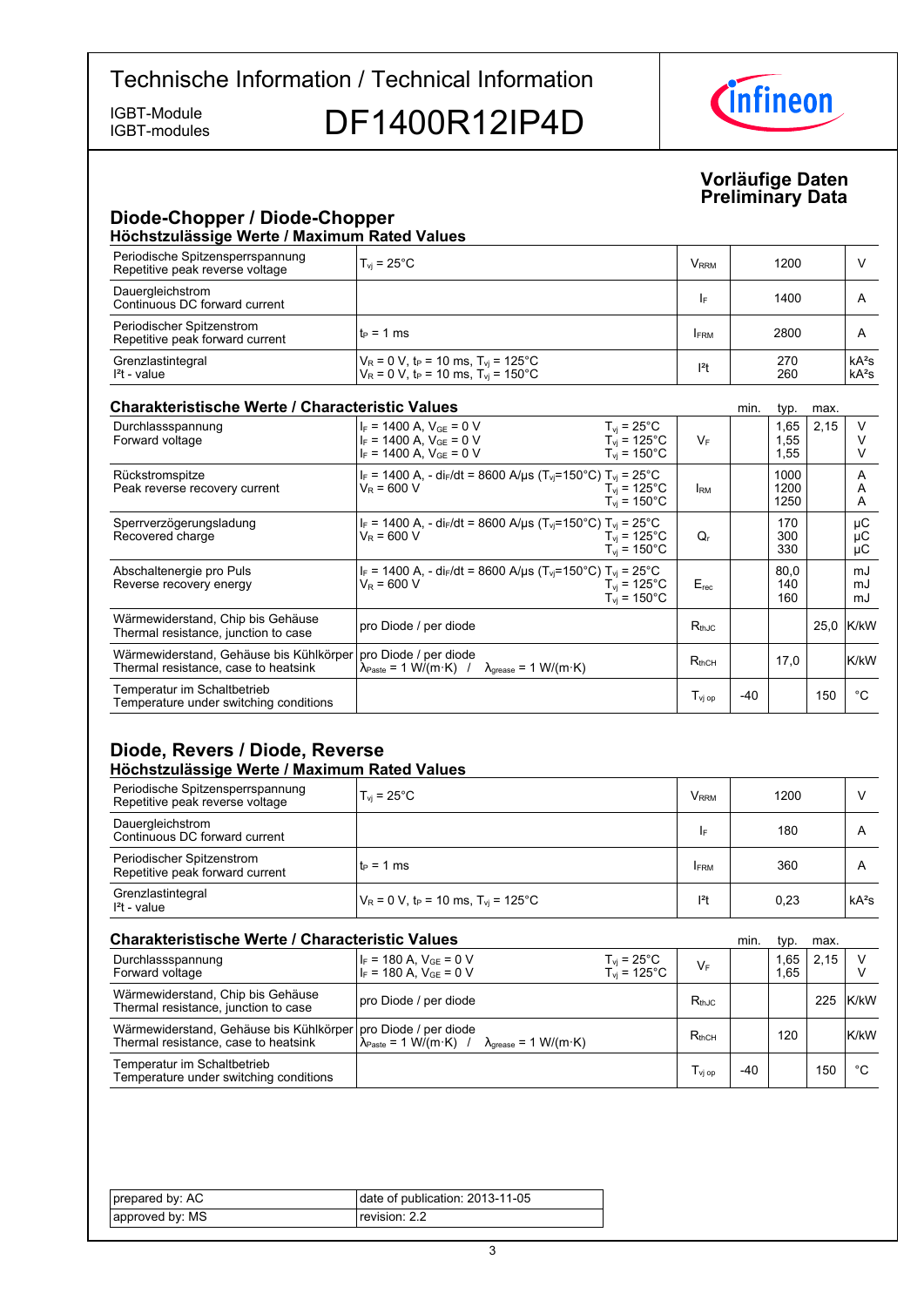IGBT-modules

# IGBT-Module<br>IGBT-modules DF1400R12IP4D



### **Vorläufige-Daten Preliminary-Data**

# **NTC-Widerstand-/-NTC-Thermistor**

| <b>Charakteristische Werte / Characteristic Values</b> |                                                                   |                     | min. | typ. | max. |           |
|--------------------------------------------------------|-------------------------------------------------------------------|---------------------|------|------|------|-----------|
| Nennwiderstand<br>Rated resistance                     | $T_c = 25^{\circ}$ C                                              | $R_{25}$            |      | 5.00 |      | $k\Omega$ |
| Abweichung von R100<br>Deviation of R100               | $T_c$ = 100°C. R <sub>100</sub> = 493 Ω                           | $\Delta$ R/R        | -5   |      | 5    | %         |
| Verlustleistung<br>Power dissipation                   | $T_c = 25^{\circ}$ C                                              | $P_{25}$            |      |      | 20.0 | mW        |
| <b>B-Wert</b><br>B-value                               | $R_2 = R_{25}$ exp $[B_{25/50}(1/T_2 - 1/(298, 15 K))]$           | $B_{25/50}$         |      | 3375 |      | κ         |
| <b>B-Wert</b><br>B-value                               | $R_2 = R_{25}$ exp $[B_{25/80}(1/T_2 - 1/(298, 15 K))]$           | B <sub>25/80</sub>  |      | 3411 |      | κ         |
| <b>B-Wert</b><br>B-value                               | $R_2$ = R <sub>25</sub> exp $[B_{25/100}(1/T_2 - 1/(298, 15 K))]$ | B <sub>25/100</sub> |      | 3433 |      | κ         |

Angaben gemäß gültiger Application Note.

Specification according to the valid application note.

## **Modul-/-Module**

| ,,,,,,,,,,,,,,,,                                                                          |                                                                                                                    |                  |       |                                |      |               |
|-------------------------------------------------------------------------------------------|--------------------------------------------------------------------------------------------------------------------|------------------|-------|--------------------------------|------|---------------|
| Isolations-Prüfspannung<br>Isolation test voltage                                         | RMS, $f = 50$ Hz, $t = 1$ min.                                                                                     | Visol            |       | 4,0                            |      | kV            |
| Material Modulgrundplatte<br>Material of module baseplate                                 |                                                                                                                    |                  |       | Cu                             |      |               |
| Innere Isolation<br>Internal isolation                                                    | Basisisolierung (Schutzklasse 1, EN61140)<br>basic insulation (class 1, IEC 61140)                                 |                  |       | Al <sub>2</sub> O <sub>3</sub> |      |               |
| Kriechstrecke<br>Creepage distance                                                        | Kontakt - Kühlkörper / terminal to heatsink<br>Kontakt - Kontakt / terminal to terminal                            |                  |       | 33,0<br>33.0                   |      | mm            |
| Luftstrecke<br>Clearance                                                                  | Kontakt - Kühlkörper / terminal to heatsink<br>Kontakt - Kontakt / terminal to terminal                            |                  |       | 19,0<br>19,0                   |      | <sub>mm</sub> |
| Vergleichszahl der Kriechwegbildung<br>Comperative tracking index                         |                                                                                                                    | CTI              |       | >400                           |      |               |
|                                                                                           |                                                                                                                    |                  | min.  | typ.                           | max. |               |
| Modulstreuinduktivität<br>Stray inductance module                                         |                                                                                                                    | L <sub>SCE</sub> |       | 10                             |      | nH            |
| Modulleitungswiderstand, Anschlüsse -<br>Chip<br>Module lead resistance, terminals - chip | $T_c$ = 25°C, pro Schalter / per switch                                                                            | $R_{CC' + FF'}$  |       | 0,20                           |      | $m\Omega$     |
| Lagertemperatur<br>Storage temperature                                                    |                                                                                                                    | $T_{\text{std}}$ | $-40$ |                                | 150  | $^{\circ}C$   |
| Anzugsdrehmoment f. Modulmontage<br>Mounting torque for modul mounting                    | Schraube M5 - Montage gem. gültiger Applikationsschrift<br>Screw M5 - Mounting according to valid application note | M                | 3.00  | $\overline{\phantom{a}}$       | 6,00 | Nm            |
| Anzugsdrehmoment f. elektr. Anschlüsse<br>Terminal connection torque                      | Schraube M4 - Montage gem. gültiger Applikationsschrift<br>Screw M4 - Mounting according to valid application note | M                | 1.8   |                                | 2.1  | Nm            |
|                                                                                           | Schraube M8 - Montage gem. gültiger Applikationsschrift<br>Screw M8 - Mounting according to valid application note |                  | 8,0   |                                | 10   | Nm            |
| Gewicht<br>Weight                                                                         |                                                                                                                    | G                |       | 1200                           |      | g             |

| prepared by: AC | date of publication: 2013-11-05 |
|-----------------|---------------------------------|
| approved by: MS | revision: 2.2                   |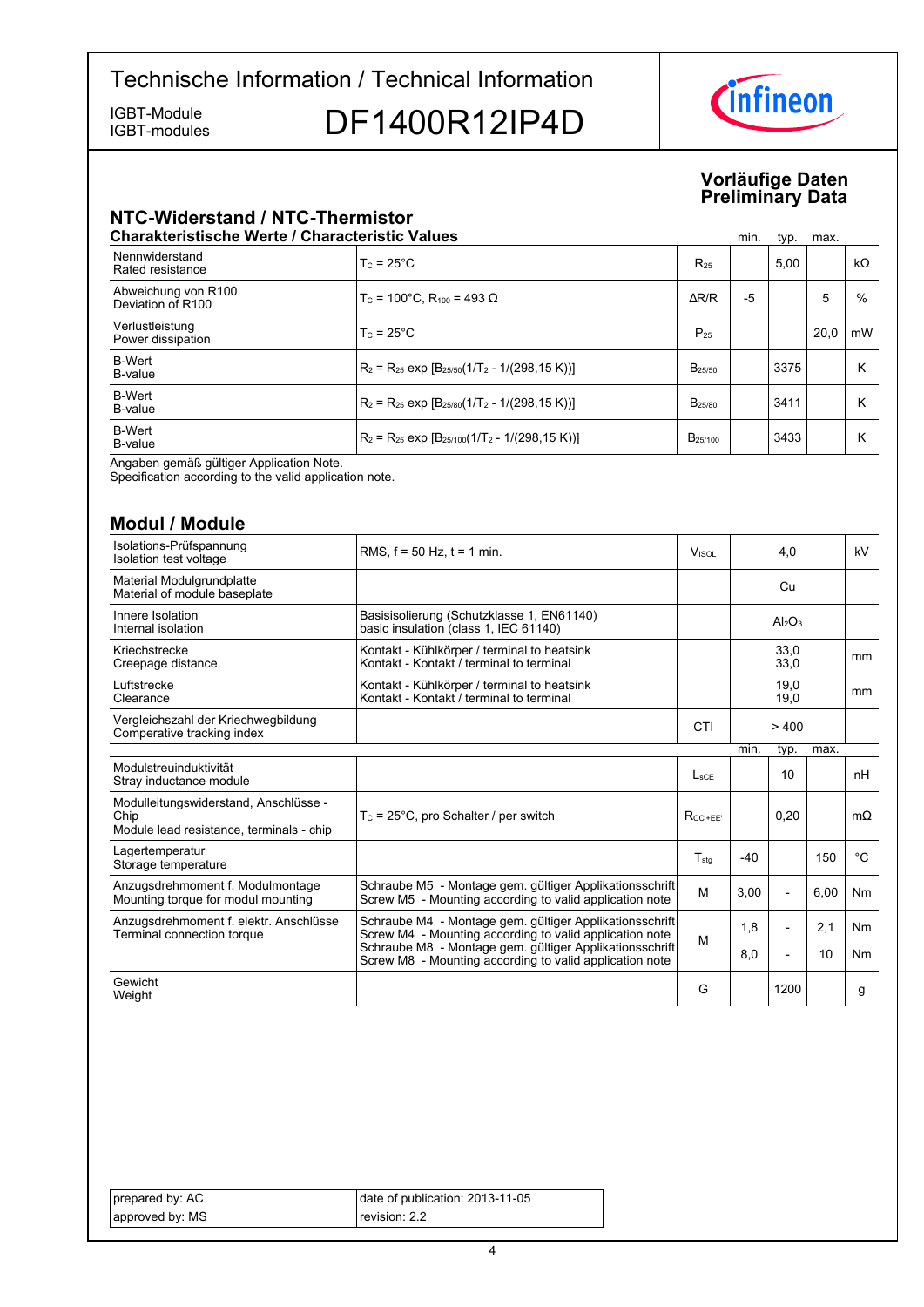

prepared by: AC approved by: MS date of publication: 2013-11-05 revision: 2.2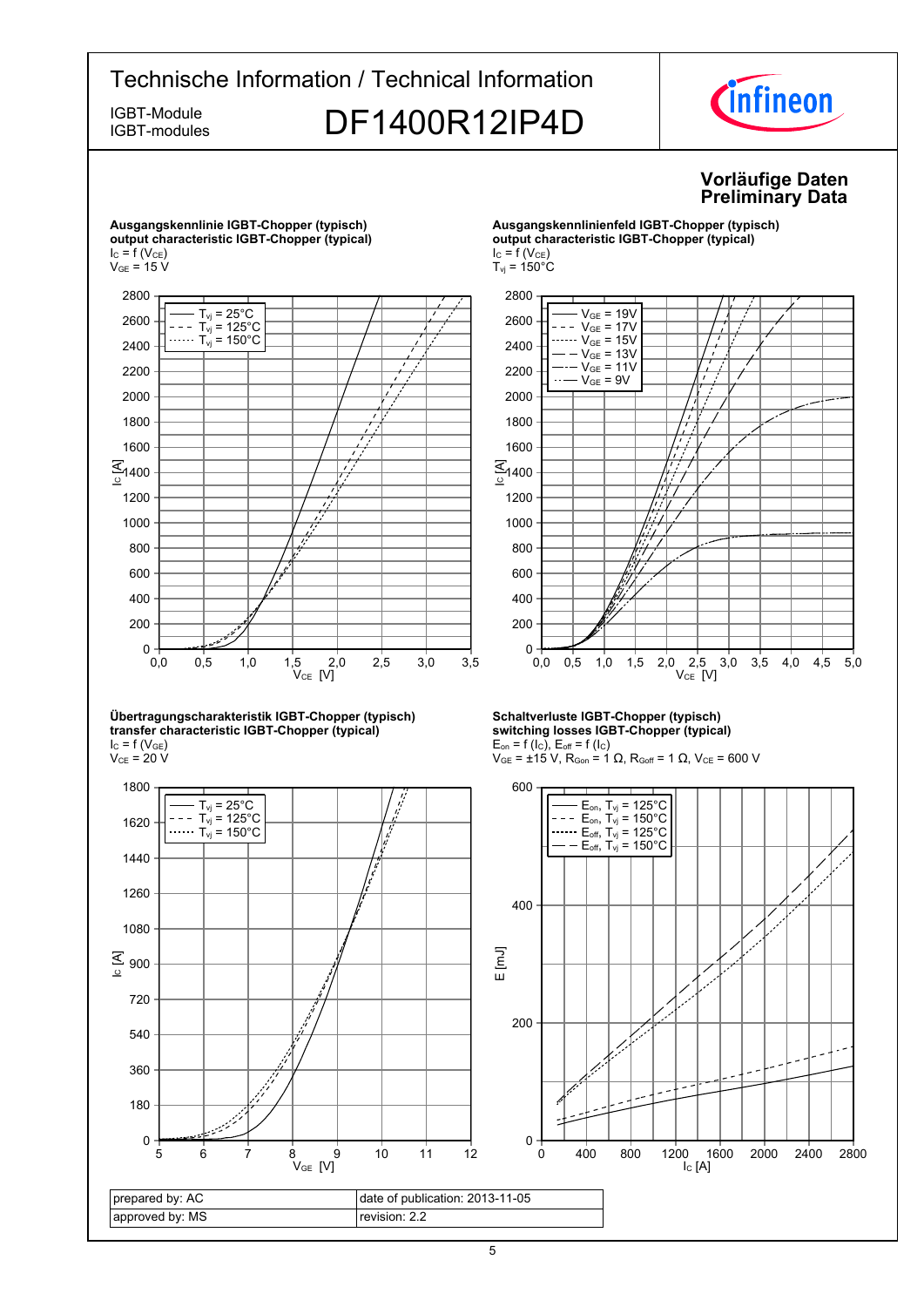



6

revision: 2.2

approved by: MS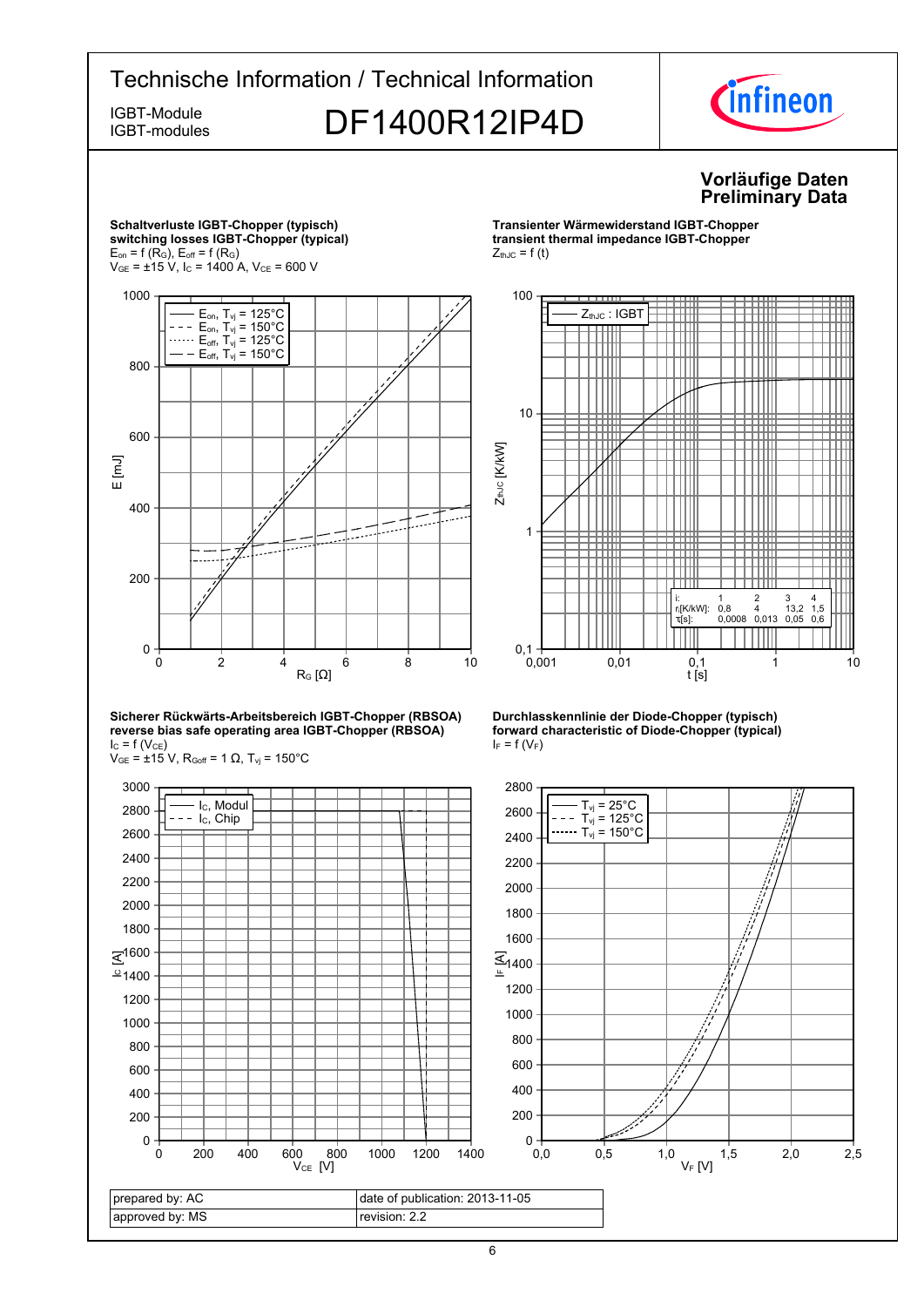

<sup>7</sup>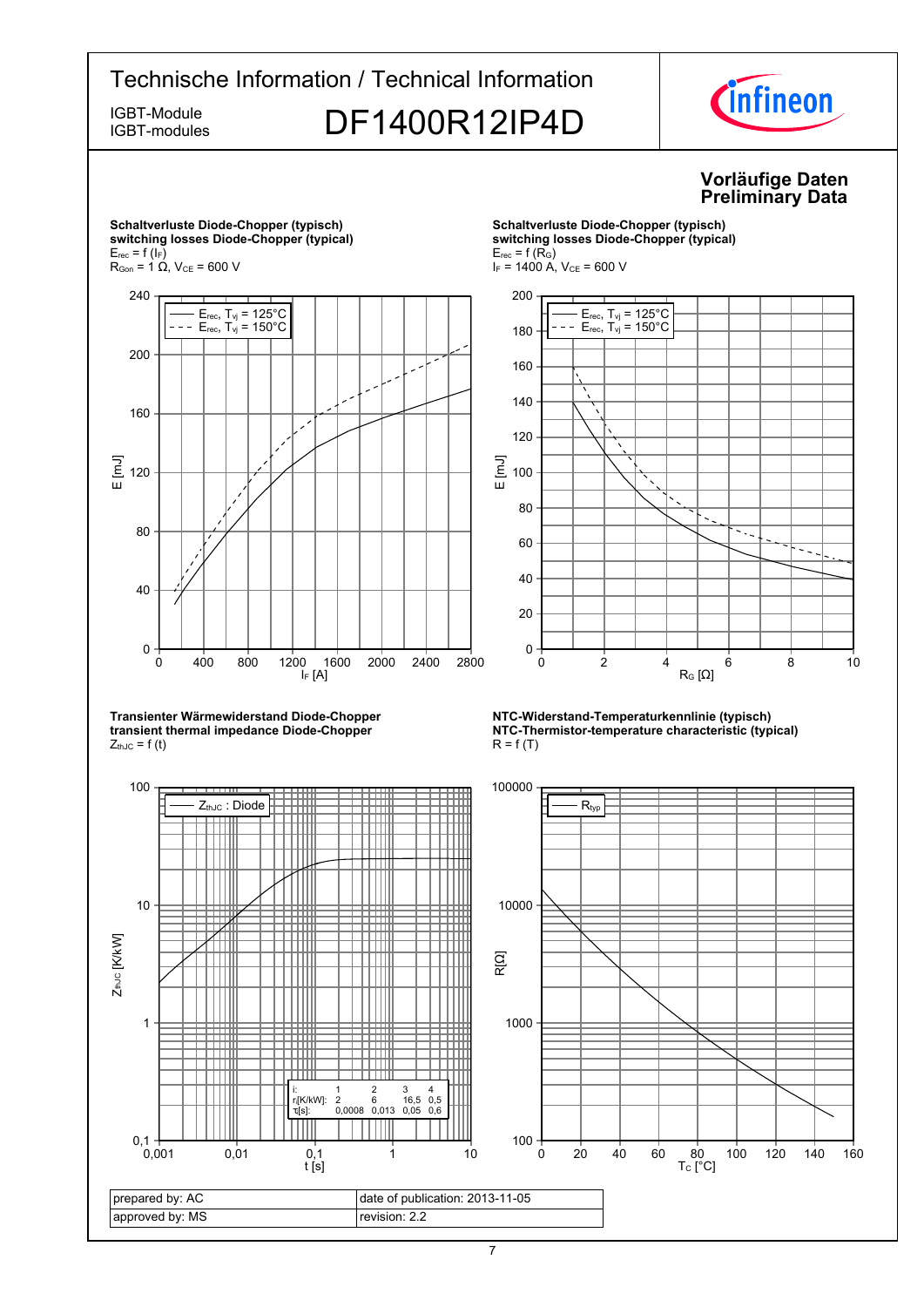

IGBT-modules

IGBT-Module<br>IGBT-modules DF1400R12IP4D